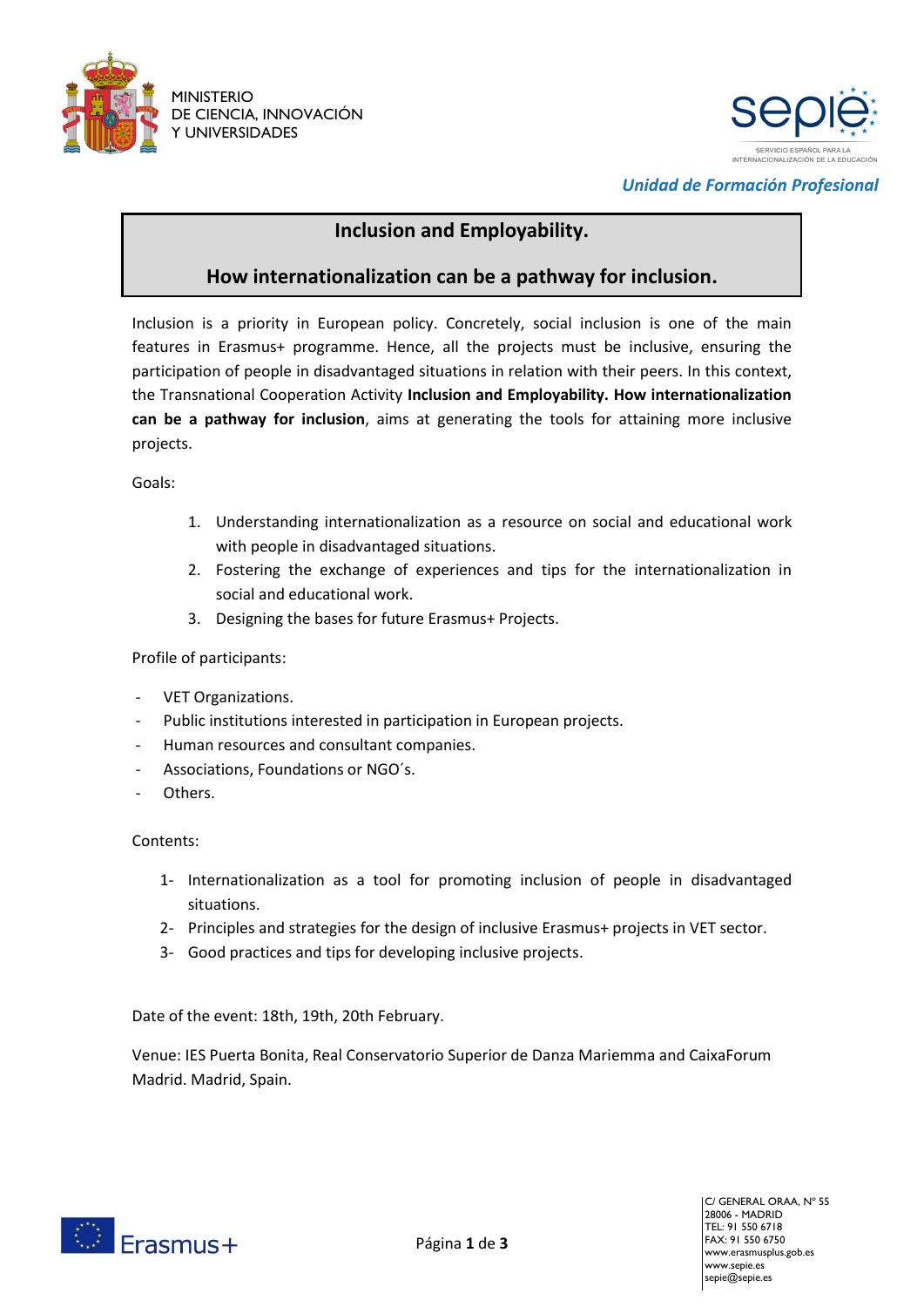

| $9.00 - 9.20$   | Presentation.                                         |
|-----------------|-------------------------------------------------------|
|                 | Getting to know each other.                           |
|                 | Inclusion in European policy and Erasmus+.            |
|                 | What inclusion is?                                    |
| $9.20 - 11.00$  | Designing of inclusive internationalization strategy. |
| $11.00 - 11.30$ | Coffee break                                          |
| 11.30 - 13.00   | Interactive thematic roundtable.                      |
| $13.00 - 14.30$ | Lunch                                                 |
| 14.30 - 16.05   | Activity group                                        |
| $16.05 - 16.25$ | Coffee break                                          |
| $16.25 - 17.00$ | Panels of institutions                                |
| $17.00 - 19.30$ | Cultural activity                                     |
| 21.00-22.30     | Social dinner                                         |

| 19th February: tools. |                                                            |  |
|-----------------------|------------------------------------------------------------|--|
| $9.00 - 9.20$         | Objectives of the day.                                     |  |
| $9.20 - 11.00$        | Good practices                                             |  |
| $11.00 - 11.30$       | Coffee break                                               |  |
| $11.30 - 13.00$       | Employment and work-based learning as tools for inclusion. |  |
| $13.00 - 14.30$       | Lunch                                                      |  |
| $14.30 - 16.05$       | Work in thematic groups                                    |  |
| $16.05 - 16.25$       | Coffee break                                               |  |
| $16.25 - 17.00$       | Summary of tools                                           |  |
| $17.00 - 19.30$       | Cultural activity                                          |  |

**18th February: framework, conceptualization, key points, and good practices.**